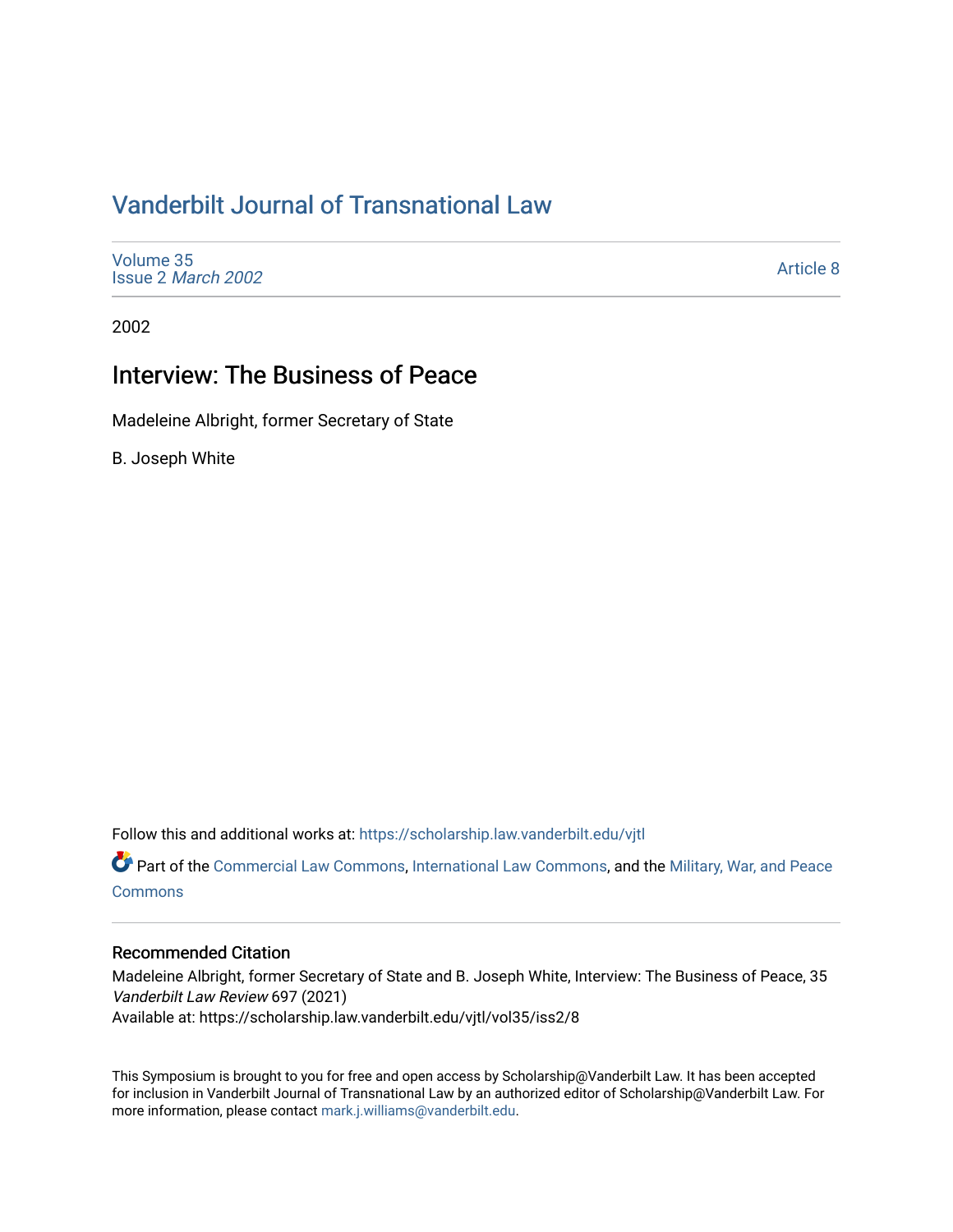## **Interview: The Business of Peace**

*Madeleine Albright\* with B. Joseph White\*\**

| <b>B. JOSEPH WHITE:</b>    | I am Joe White, Senior Fellow of The<br>William Davidson Institute.                                                                                                                                                                                                                       |  |
|----------------------------|-------------------------------------------------------------------------------------------------------------------------------------------------------------------------------------------------------------------------------------------------------------------------------------------|--|
|                            | We<br>are delighted<br>that<br>former<br>Secretary of State Madeleine Albright<br>has joined the Institute<br>as<br>our<br>Distinguished Scholar.                                                                                                                                         |  |
|                            | I have explained to Secretary Albright<br>that two of our colleagues, Professors<br>Tim Fort and Cindy Schipani, are<br>Davidson<br>leading<br>Institute<br>a<br>conference<br>the<br>subjects<br>оf<br>on<br>Stakeholder Accountability, Corporate<br>Governance, and Sustainable Peace. |  |
|                            | I have several questions that I would<br>like to pose to Secretary Albright in<br>order to get her thinking as we begin<br>our conference.                                                                                                                                                |  |
|                            | First, a simple question to ask, but I<br>think a challenging one to answer,<br>and that is:                                                                                                                                                                                              |  |
|                            | How can business leaders contribute<br>to world peace?                                                                                                                                                                                                                                    |  |
| <b>MADELEINE ALBRIGHT:</b> | I think the thing that we have really<br>seen, Joe, recently, is the fact that we<br>have global companies<br>that<br>are<br>situated everywhere and are<br>very<br>much a part of the societies in which<br>they operate. The way that they can                                          |  |

Former U.S. Secretary of State and Distinguished Scholar, The William Davidson Institute.

**<sup>\*\*</sup>** Interim President, University of Michigan; Senior Fellow, The William Davidson Institute.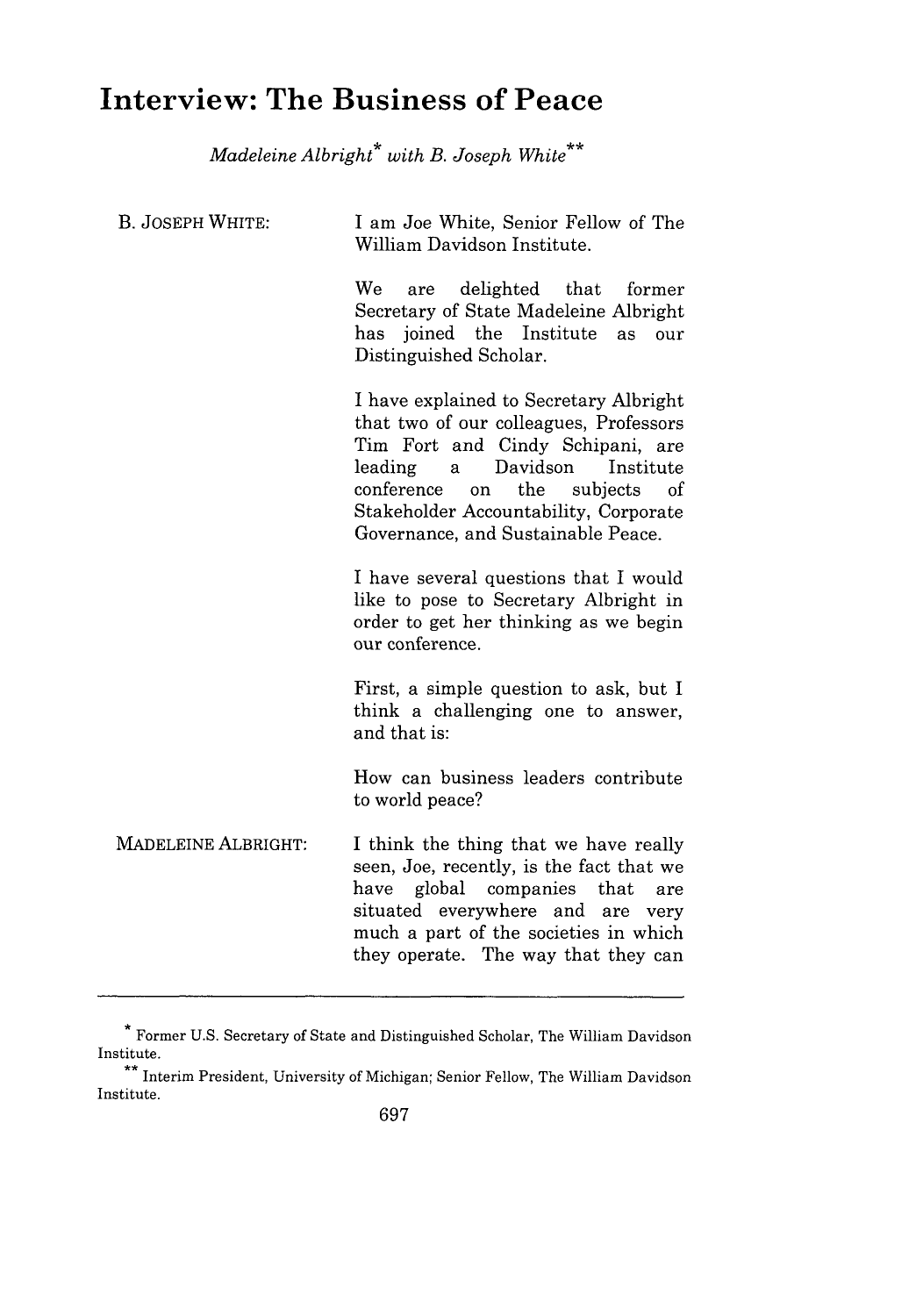contribute is by really embedding themselves in the local communities and by providing economic support within those communities to help mitigate some of the aspects of poverty within that particular milieu where they are operating. They can contribute by basically making it clear to people that we are all part of the same story. Just because you may be operating in Latin America, your actions do not only bear in that country or in Latin America. Globalization is actually a good thing in that it provides greater opportunities for people everywhere.

PRESIDENT WHITE: If I understand what you are saying, it seems to me you are suggesting that companies need to think about what it means to be a good corporate citizen wherever they operate in the world, by the standards of that community.

SECRETARY ALBRIGHT: Absolutely. The thing that I learned as Secretary was, first of all, that American business is often a very good partner for American government in dealing with a variety of problems overseas. As I spent time with American businessmen and women overseas, I learned how much they know about the country in which they are operating. They have a very good local understanding. The best companies overseas were the ones that saw themselves almost as ambassadors. They were able to learn a lot about the culture in which they operated and at the same time use the best business practices that some American companies have in terms of treating their workers really well, understanding that American labor practices could in fact be models for those in other countries, generally not exploiting, and showing that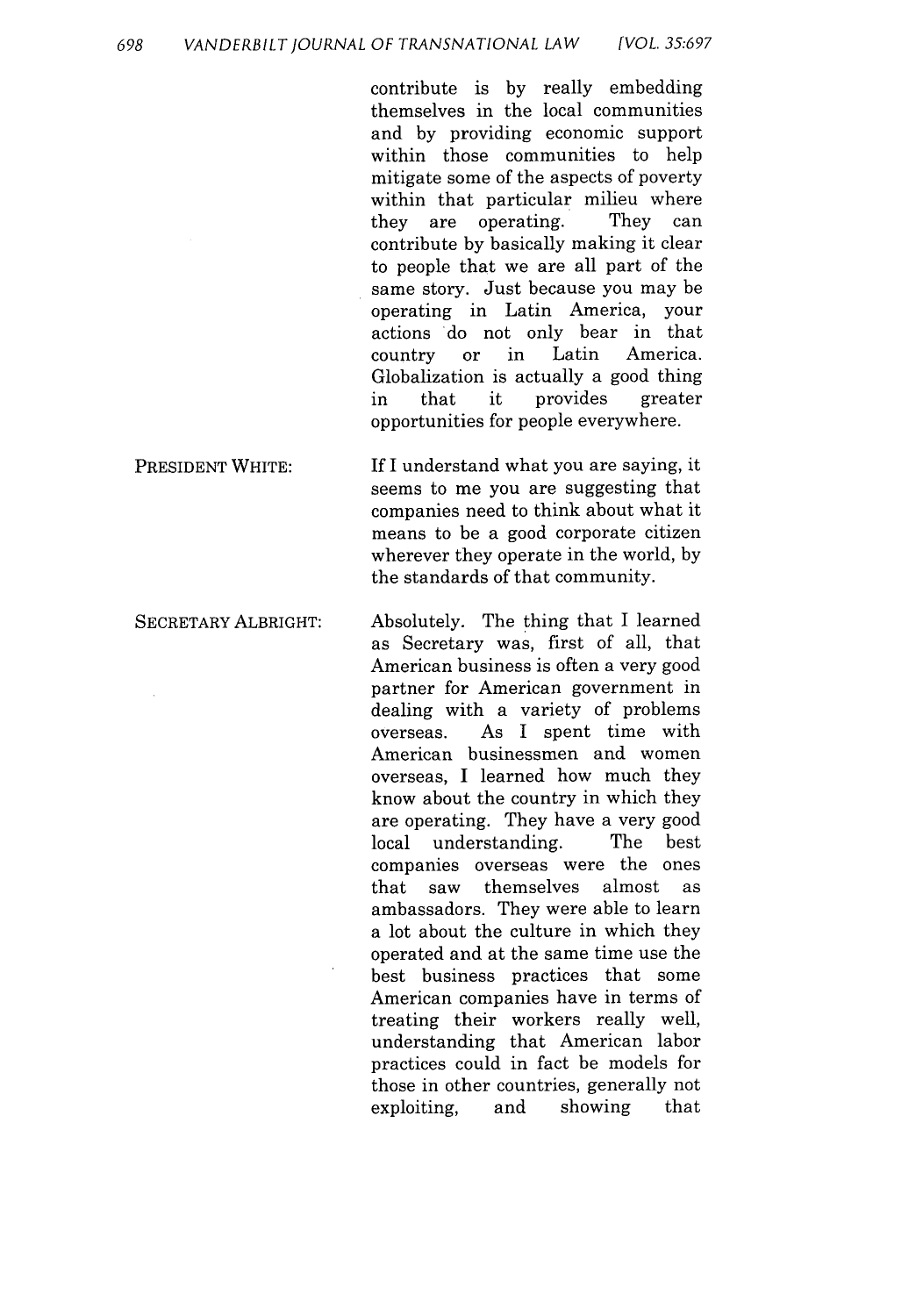innovation is the way that you get ahead, not exploitation.

PRESIDENT WHITE: Thank you very much. Speaking of good practices, I have a recollection that when you were Secretary of State, you established and presented to several companies a particular award. Could you tell us a bit about the award, the purpose, the criteria, why you did it?

SECRETARY ALBRIGHT: Well, it came out of the fact that we did see that there was a real sense of partnership between business and the government in terms of promoting best practices. So we established a corporate excellence award, and at first we thought we could give one award. Then we found that we really needed to give more than one award a year-to a small business and to a larger multinational company. It was based on how these companies related to their local environment-whether they, in fact, were able to assess what the needs of the local community were; how they used local labor, as well as local products; and then having used local labor and local products, whether they paid for them properly. Basically it was based on whether they were, as you said earlier, good citizens of the place where they were operating. It was tremendous, I think, given that we were trying to show that American companies, as well as the U.S. itself, were not hegemonic, going in there to rob the locals, but did the opposite; which was to bring a sense of corporate governance into that area, and to teach through example. So I was delighted with it; it had a huge response. I think it was a big step forward in showing the partnerships that could exist and how good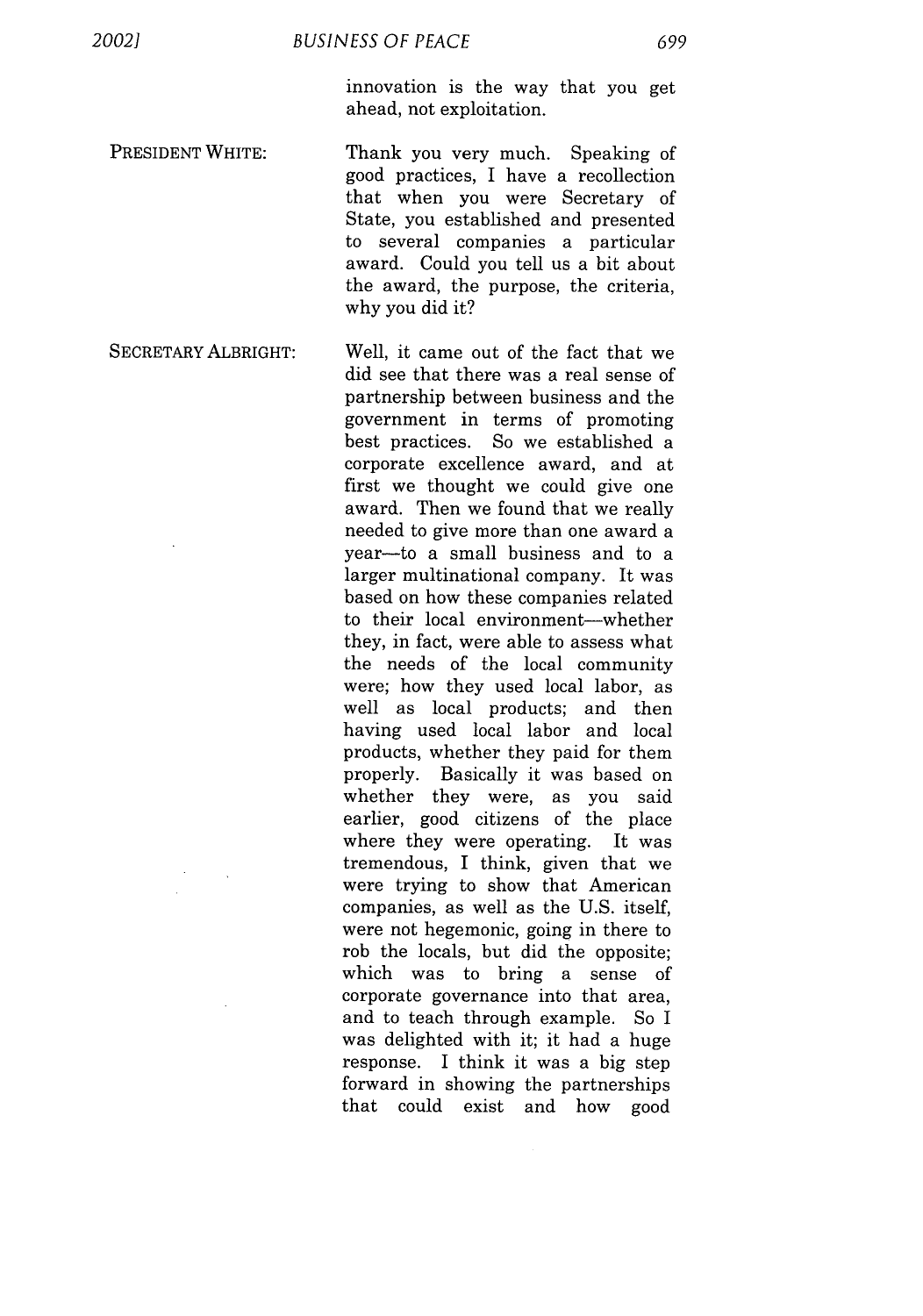American companies could be in terms of local environmental and health issues, and generally, corporate responsibility.

PRESIDENT WHITE: Great, sounds like a terrific idea. One last question. One of the unique features of your life and career is that you have done many things. You have been and are a scholar and professor; you have had senior appointments in the government. We have assembled a group of scholars who have deep interests in the issues of corporate accountability and sustainable peace. I wonder if you have a thought or two to offer the group as to the kinds of questions that they might be framing, thinking about, and addressing based on your experience?

SECRETARY ALBRIGHT: Well, I think it is very important to understand that the large proportion of countries in which American businesses are now operating had a past that either was totalitarian or communist or authoritarian, where in fact, a lot of services were provided to the people through a safety net, which we might deride because we have thought of them primarily as communist countries. When American companies come in the spirit of entrepreneurship, it is exciting to the intellectuals and perhaps the managers of the companies, but it does not necessarily filter down to the average worker who, in some circumstances, actually may be in a worse situation because some of the state safety net has been removed and the companies have not yet produced some kind of safety net. So for me, the big questions would be: how do these companies now operate in what I call post-euphoria democracies? This is not just in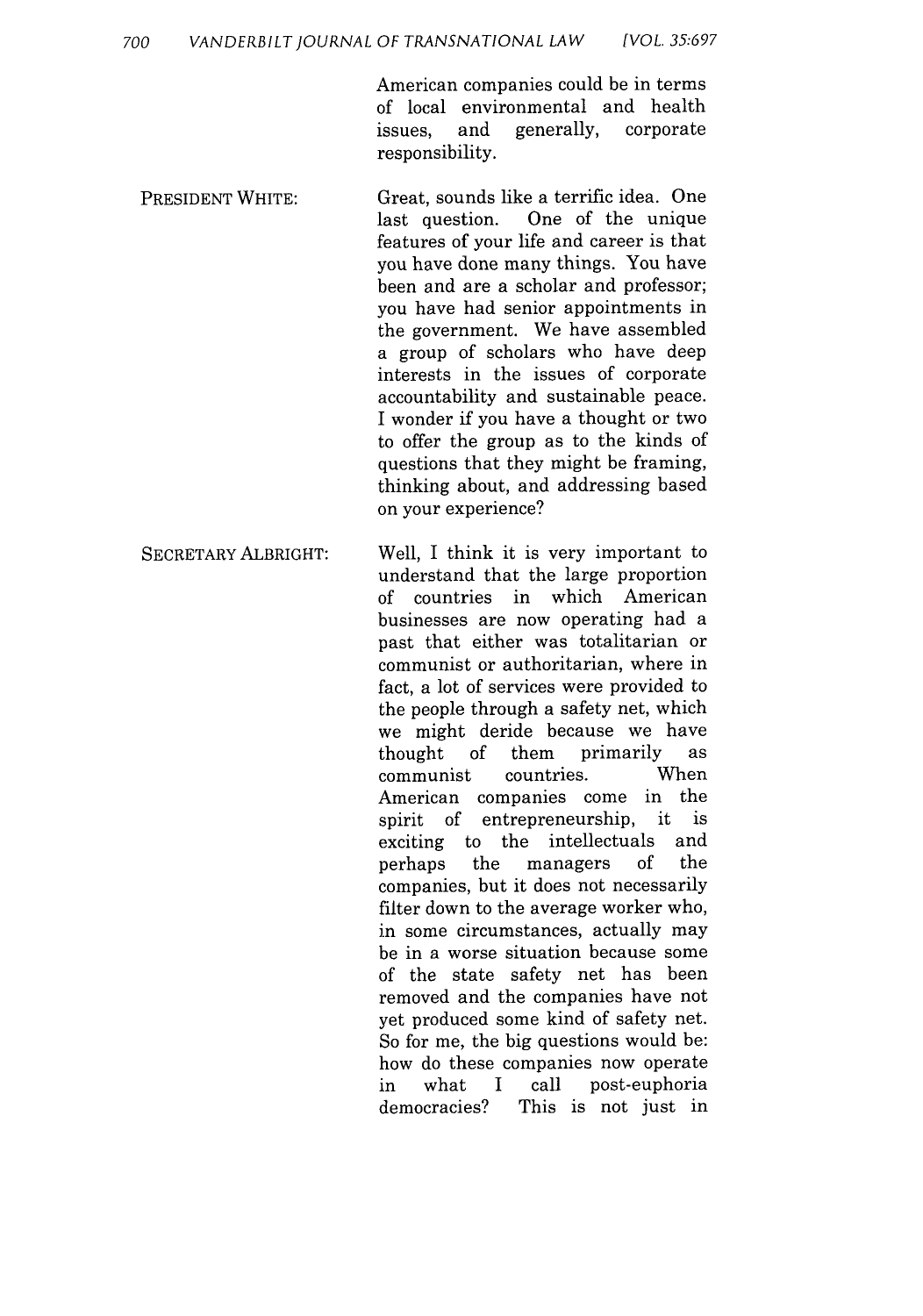| 20021               | BUSINESS OF PEACE                                                                                                                                                                                                                                                                                                                                               | 701 |
|---------------------|-----------------------------------------------------------------------------------------------------------------------------------------------------------------------------------------------------------------------------------------------------------------------------------------------------------------------------------------------------------------|-----|
|                     | central and eastern Europe but also in<br>Latin America and in Asia. And how<br>can a capitalist company, in fact,<br>provide a lot of social services to<br>workers who had not operated within<br>that kind of a system before, who are<br>used to being given everything, and<br>who need to now see the virtues of<br>operating within a market system?     |     |
| PRESIDENT WHITE:    | Provocative thought. I thank you so<br>much and, Secretary Albright, thank<br>you for your membership in The<br>William Davidson Institute. We are<br>delighted to have you as a colleague.                                                                                                                                                                     |     |
| SECRETARY ALBRIGHT: | I am so glad to be part of what is<br>clearly a very exciting group of people<br>who are thinking ahead and who, I<br>think, can provide a lot of answers to<br>not only each other as academics but<br>to the people within the businesses<br>who are operating abroad and can in<br>fact, through imagination, help<br>provide a sustainable, peaceful world. |     |
| PRESIDENT WHITE:    | Thank you so much.                                                                                                                                                                                                                                                                                                                                              |     |

 $\label{eq:2.1} \mathbf{E}^{(1)} = \mathbf{E}^{(1)} \mathbf{E}^{(1)}$